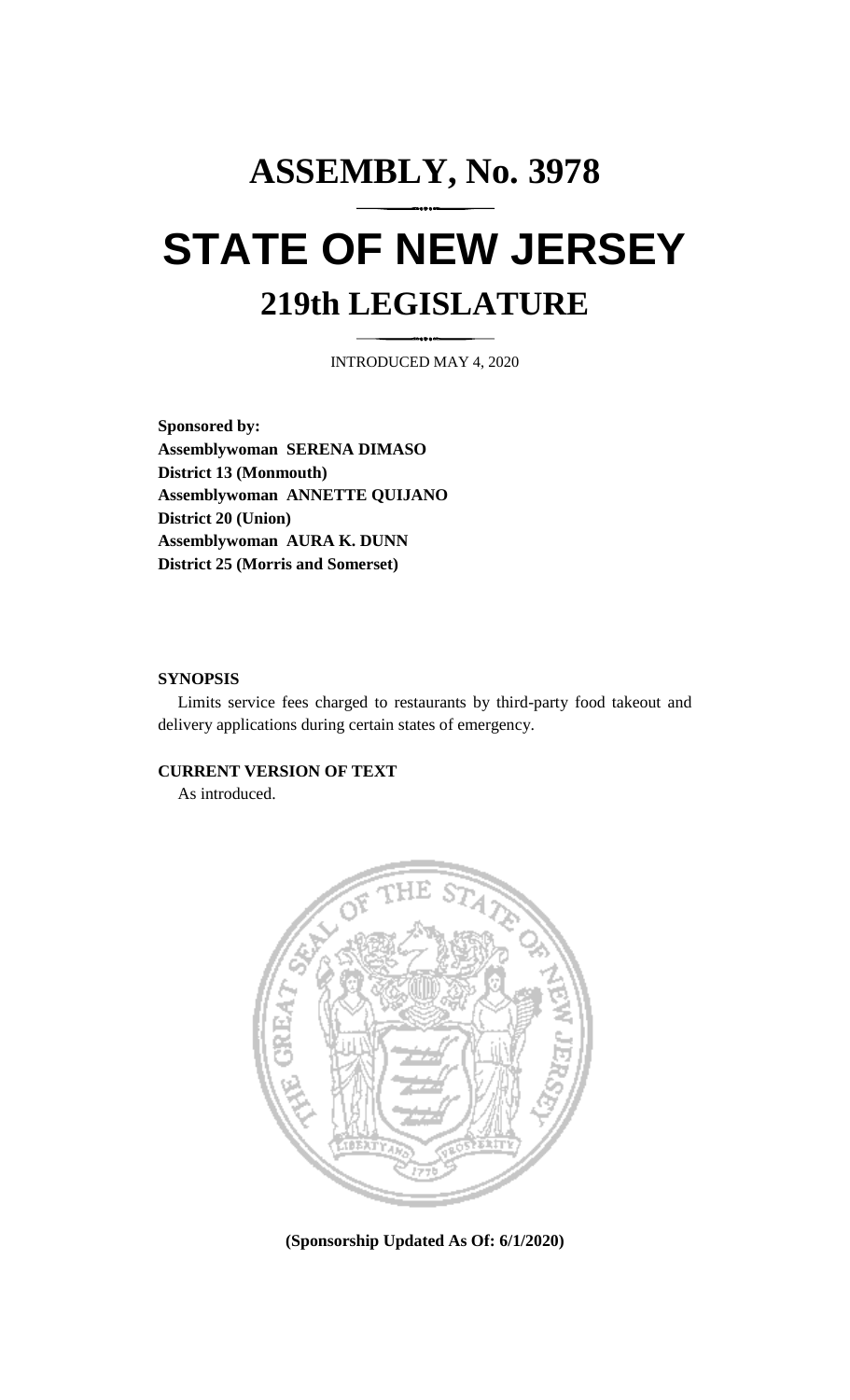**AN ACT** limiting certain third-party food takeout and delivery application service fees charged to restaurants and supplementing P.L.1960, c.39 (C.56:8-1 et seq.).

 **BE IT ENACTED** *by the Senate and General Assembly of the State of New Jersey:*

 1. The Legislature finds and declares that due to the current state of emergency declared in response to the COVID-19 pandemic, restaurants have been prohibited from offering dine-in service and limited to delivery and takeout offerings only, which has placed a sudden and severe financial strain on many restaurants. This emergency has also resulted in an increased use of third-party food takeout and delivery applications to place orders with restaurants for food takeout or delivery. Companies offering third- party takeout and delivery services may charge restaurants a service fee exceeding 30 percent of the individual order price, thereby compounding the current financial strain on restaurants. Restaurants that are also small businesses, in particular, may have limited bargaining power to negotiate lower fees. The Legislature finds that it is in the public interest to take action to maximize restaurant revenue from takeout and delivery orders to enable restaurants to survive this crisis, and any similar future crisis, and remain sources of employment and community vitality in this State.

 2. It shall be an unlawful practice and a violation of P.L.1960, c.39 (C.56:8-1 et seq.) for any third-party food takeout and delivery service application or Internet website, during a state of emergency of seven days or more, to charge a service fee to a restaurant for food take-out or delivery orders that is greater than 15 percent of the cost of the individual order. The provisions of this section shall not be construed to limit the ability of any restaurant to choose to pay greater than 15 percent of the cost of the individual order to access additional advertising or other products and services offered by any third-party food takeout and delivery service application or Internet website.

 As used in this section, "third-party food takeout and delivery service application or Internet website" means any online food ordering and delivery service that allows a consumer to place an order for takeout or delivery from a restaurant.

- 
- 3. This act shall take effect immediately.
- STATEMENT
- 

 This bill makes it an unlawful practice for third-party food takeout and delivery applications or websites to charge a service fee to a restaurant that is greater than 15 percent of the cost of the